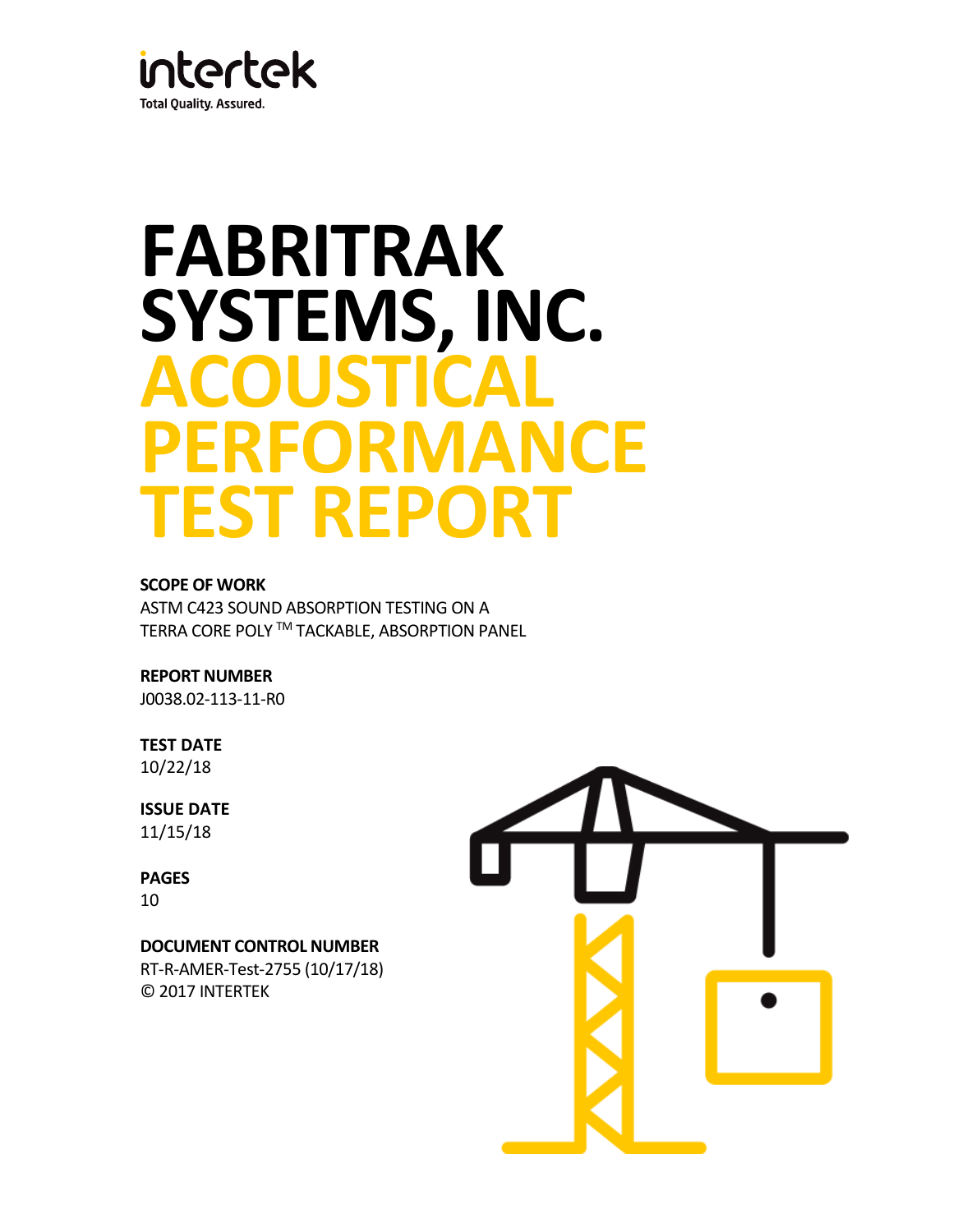

130 Derry Court York, Pennsylvania 17406

Telephone: 717-764-7700 Facsimile: 717-764-4129 [www.intertek.com/building](http://www.intertek.com/building)

## **TEST REPORT FOR FABRITRAK SYSTEMS, INC.**

Report No.: J0038.02-113-11-R0 Date: 11/15/18

## **REPORT ISSUED TO**

**FABRITRAK SYSTEMS, INC.** 111 West Park Drive Mt. Laurel, New Jersey 08054

## **SECTION 1**

**SCOPE**

Intertek Building & Construction (B&C) was contracted by FabriTrak Systems, Inc. to perform a sound absorption test. Results obtained are tested values and were secured by using the designated test method(s). The complete test data is included herein. The client provided the test specimen. All measurements were conducted in the HT test chambers at Intertek B&C located in York, Pennsylvania.

This report does not constitute certification of this product nor an opinion or endorsement by this laboratory. Intertek B&C will service this report for the entire test record retention period. The test record retention period ends four years after the test date. Test records, such as detailed drawings, datasheets, representative samples of test specimens, or other pertinent project documentation, will be retained for the entire test record retention period.



This report is for the exclusive use of Intertek's Client and is provided pursuant to the agreement between Intertek and its Client. Intertek's responsibility and liability are limited to the terms and conditions of the agreement. Intertek assumes no liability to any party, other than to the Client in accordance with the agreement, for any loss, expense or damage occasioned by the use of this report. Only the Client is authorized to permit copying or distribution of this report and then only in its entirety. Any use of the Intertek name or one of its marks for the sale or advertisement of the tested material, product or service must first be approved in writing by Intertek. The observations and test results in this report are relevant only to the sample(s) tested. This report by itself does not imply that the material, product, or service is or has ever been under an Intertek certification program.



**ACCREDITED** Testing<br>Laboratory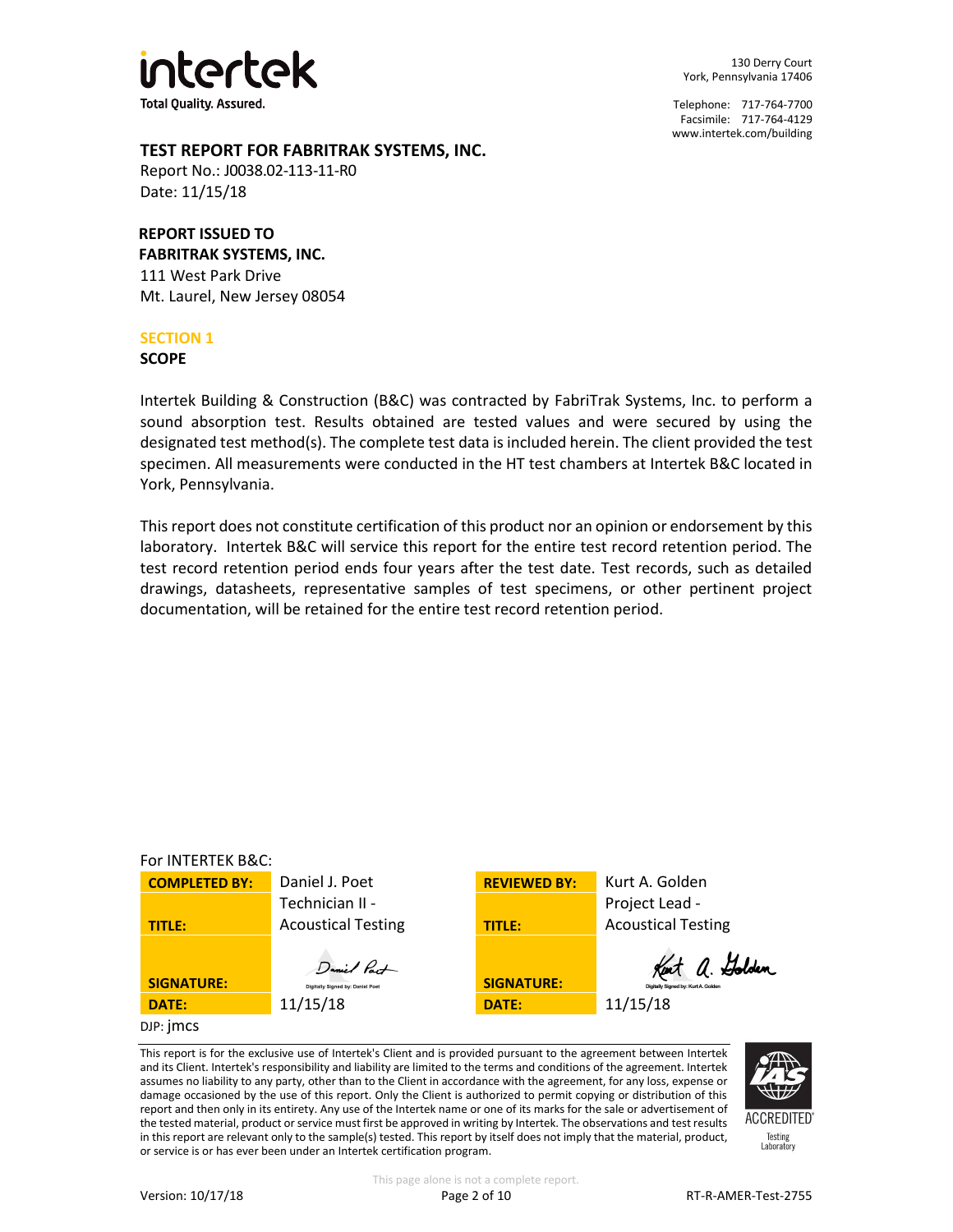

## **TEST REPORT FOR FABRITRAK SYSTEMS, INC.**

Report No.: J0038.02-113-11-R0 Date: 11/15/18

#### **SECTION 2**

#### **SUMMARY OF TEST RESULTS**

| <b>SERIES/MODEL</b>  |      | Terra Core Poly <sup>™</sup> Tackable                         |              |             |      |            |      |      |
|----------------------|------|---------------------------------------------------------------|--------------|-------------|------|------------|------|------|
| <b>SAMPLE TYPE</b>   |      | Absorption panel                                              |              |             |      |            |      |      |
| <b>MOUNTING TYPE</b> |      |                                                               | Type A mount |             |      |            |      |      |
| <b>DATA FILE</b>     |      | <b>1/3 OCTAVE SOUND ABSORPTION COEFFICIENTS</b><br><b>NRC</b> |              |             |      | <b>SAA</b> |      |      |
| NO.                  | 125  | 250                                                           | 500          | <b>1000</b> | 2000 | 4000       |      |      |
| J0038.01B            | 0.03 | 0.18                                                          | 0.50         | 0.79        | 0.87 | 0.93       | 0.60 | 0.60 |

#### **SECTION 3**

#### **TEST METHODS**

The specimens were evaluated in accordance with the following:

**ASTM C423-17**, *Standard Test Method for Sound Absorption and Sound Absorption Coefficients by the Reverberation Room Method*

**ASTM E795-16**, *Standard Practices for Mounting Test Specimens During Sound Absorption Tests*

#### **SECTION 4**

#### **SPECIMEN MOUNTING**

For the Type A mounting, the test specimen was placed directly against the floor of the reverberation room with the absorptive side facing the sound field. The perimeter of the specimen was sealed to the floor with aluminum angle and duct tape.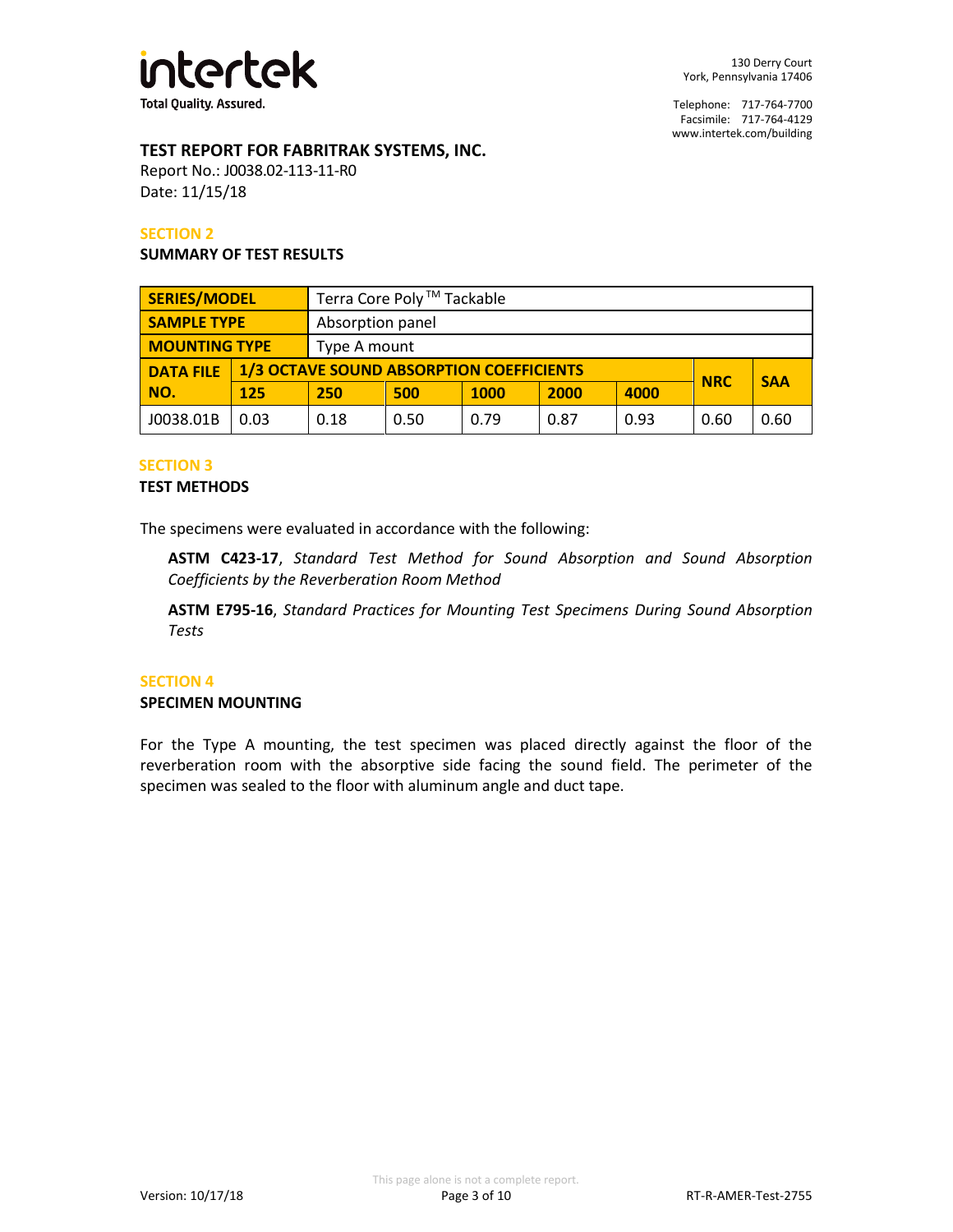

# **TEST REPORT FOR FABRITRAK SYSTEMS, INC.**

Report No.: J0038.02-113-11-R0 Date: 11/15/18

#### **SECTION 5**

#### **EQUIPMENT**

The equipment listed below meets the requirements of the test methods stated in Section 3 of this report.

| <b>INSTRUMENT</b>                          | <b>MANUFACTURER</b>     | <b>MODEL</b> | <b>DESCRIPTION</b>                      | <b>ASSET#</b> | <b>DATE OF</b><br><b>CALIBRATION</b> |
|--------------------------------------------|-------------------------|--------------|-----------------------------------------|---------------|--------------------------------------|
| Data Acquisition Card National Instruments |                         | PXI-4462     | Data Acquisition Card                   | 65125         | 05/18                                |
| Data Acquisition Card National Instruments |                         | PXI-4462     | Data Acquisition Card                   | 65126         | 05/18                                |
| Data Acquisition Card National Instruments |                         | PXI-4462     | Data Acquisition Card                   | 63763-3       | 04/18                                |
| Microphone<br>Calibrator                   | Norsonic                | 1251         | <b>Acoustical Calibrator</b>            | Y002919       | 04/18                                |
| Receive Room<br>Microphone                 | <b>PCB Piezotronics</b> | 378B20       | Microphone and Preamplifier             | 64907         | 12/17                                |
| Receive Room<br>Microphone                 | <b>PCB Piezotronics</b> | 378B20       | Microphone and Preamplifier             | 64908         | 12/17                                |
| Receive Room<br>Microphone                 | <b>PCB Piezotronics</b> | 378B20       | Microphone and Preamplifier             | 64909         | 12/17                                |
| Receive Room<br>Microphone                 | <b>PCB Piezotronics</b> | 378B20       | Microphone and Preamplifier             | 64910         | 12/17                                |
| Receive Room<br>Microphone                 | <b>PCB Piezotronics</b> | 378B20       | Microphone and Preamplifier             | 64911         | 01/18                                |
| Receive Room<br>Environmental<br>Indicator | Comet                   | T7510        | Temperature and Humidity<br>Transmitter | 64915         | 03/18                                |

#### **Test Chamber:**

|                     | <b>VOLUME</b>     | <b>DESCRIPTION</b>                     |
|---------------------|-------------------|----------------------------------------|
|                     | $234 \text{ m}^3$ | Rotating vane and stationary diffusers |
| <b>RECEIVE ROOM</b> |                   | Temperature and humidity controlled    |
|                     |                   | Isolation pads under the floor         |

*N/A-Not Applicable*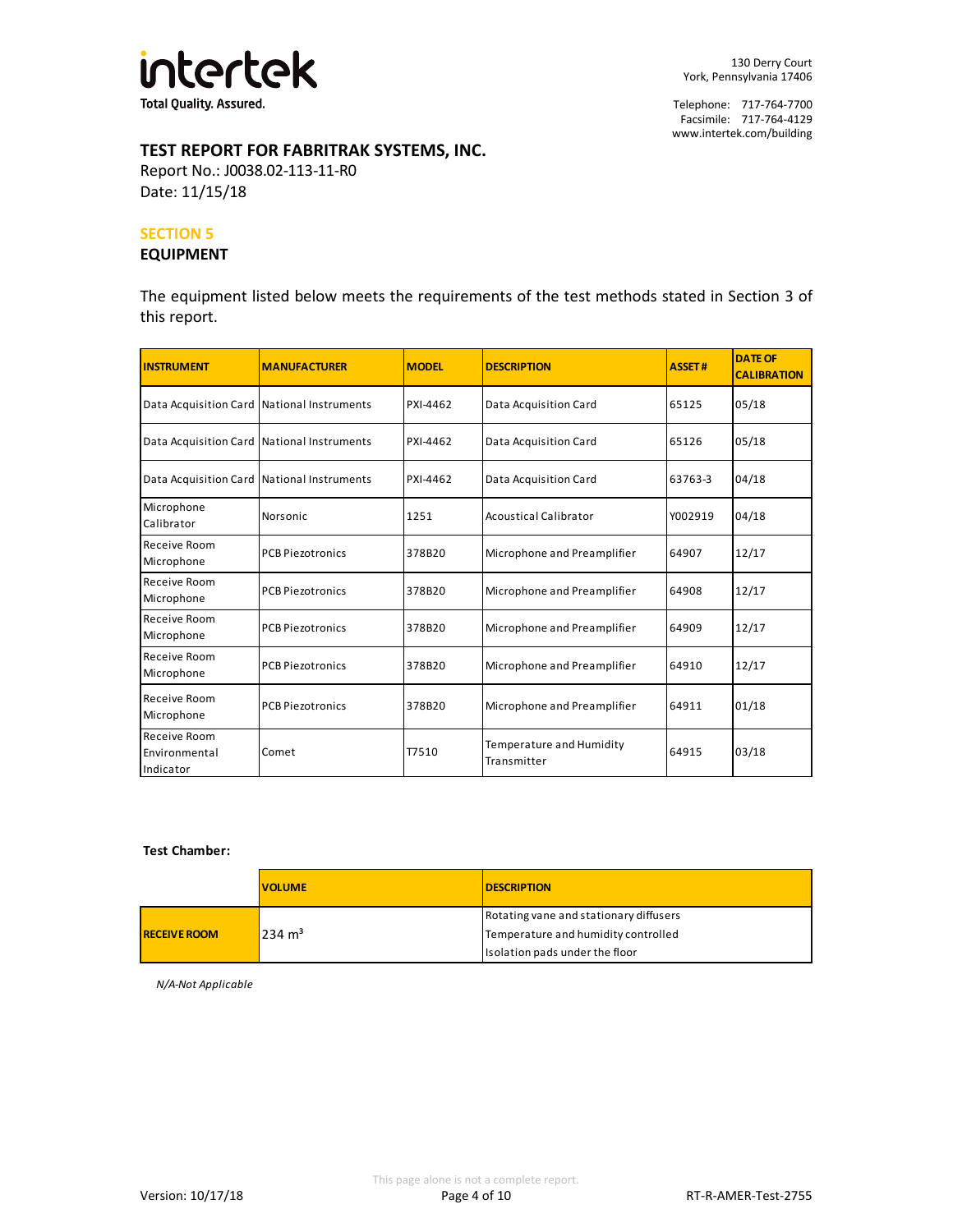

## **TEST REPORT FOR FABRITRAK SYSTEMS, INC.**

Report No.: J0038.02-113-11-R0 Date: 11/15/18

#### **SECTION 6**

#### **LIST OF OFFICIAL OBSERVERS**

| <b>NAME</b> | <b>COMPANY</b> |
|-------------|----------------|
| Daniel Poet | Intertek B&C   |
| Kurt Golden | Intertek B&C   |

#### **SECTION 7**

#### **TEST PROCEDURE**

The sensitivity of the microphones was checked before measurements were conducted. Empty room sound absorption measurements were conducted before the specimen was installed. Full room sound absorption measurements were conducted after the specimen was installed.

For the empty and full room measurements, ten decay measurements were conducted at each of the five microphone positions. Data was obtained at 1/3 octave band frequencies ranging from 80 to 5000 hertz. The air temperature and relative humidity conditions were monitored and recorded during the measurements.

Intertek B&C will store samples of test specimens for four years.

## **SECTION 8**

#### **TEST CALCULATIONS**

The Sound Absorption Coefficient is the full room absorption minus the empty room absorption divided by the area of the sample in  $m^2$ . The Sound Absorption Coefficient is dimensionless.

The Noise Reduction Coefficient (NRC) rating is the arithmetic average of the sound absorption coefficients at 250, 500, 1000 and 2000 hertz. The average is rounded to the nearest multiple of 0.05.

The Sound Absorption Average (SAA) rating is the arithmetic average of the sound absorption coefficients at the frequencies ranging from 200 to 2500 hertz. The average is rounded to the nearest multiple of 0.01.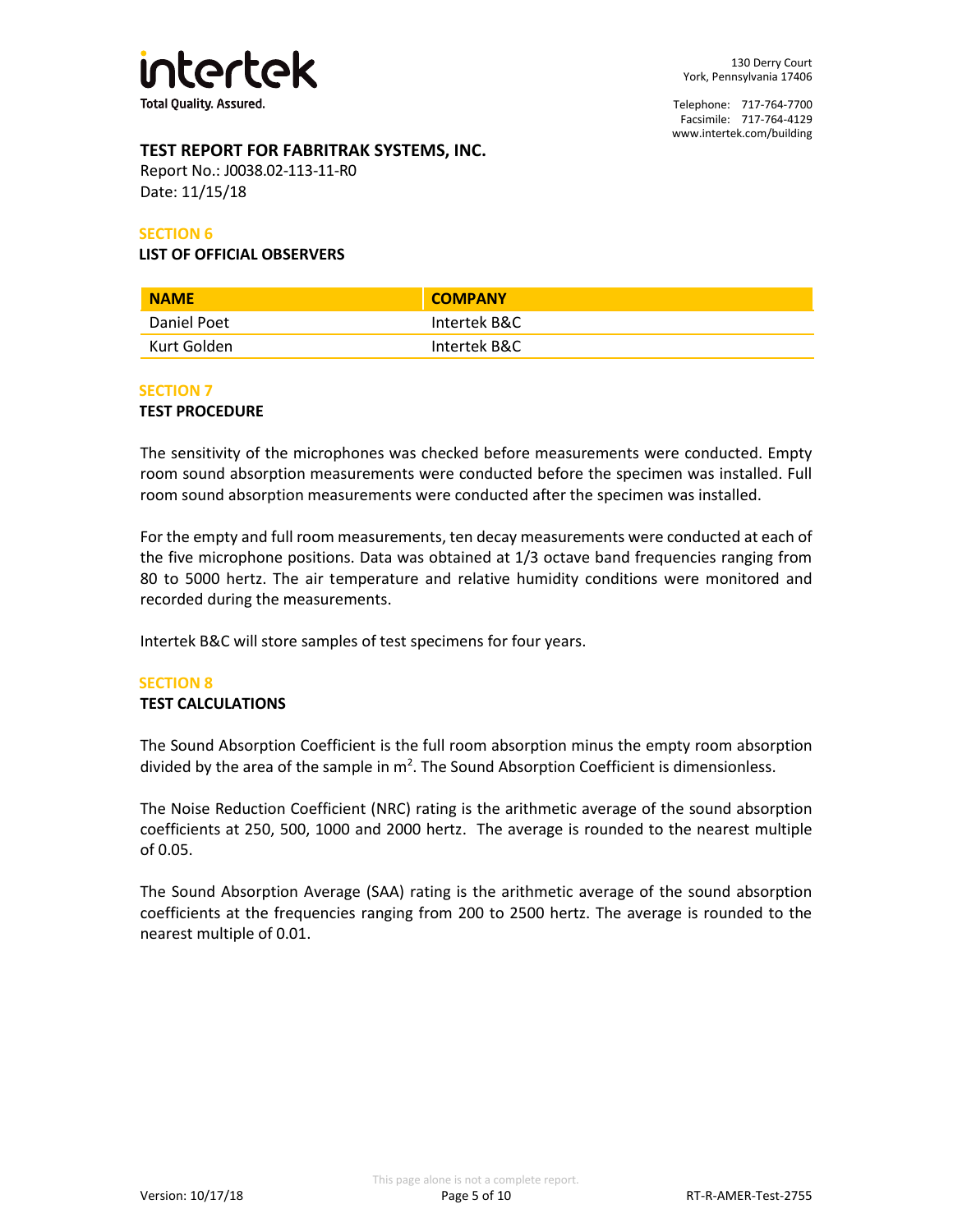

## **TEST REPORT FOR FABRITRAK SYSTEMS, INC.**

Report No.: J0038.02-113-11-R0 Date: 11/15/18

#### **SECTION 9**

#### **TEST SPECIMEN DESCRIPTION**

| SERIES/MODEL         | Terra Core Poly ™ Tackable |
|----------------------|----------------------------|
| <b>SAMPLE TYPE</b>   | Absorption panel           |
| <b>MOUNTING TYPE</b> | Type A mount               |

Four, 1.22 m by 1.22 m (48" by 48"), panels and two, 0.30 m by 1.22 m (12" by 48"), panels were arranged to produce the 2.44 m by 2.74 m (96" by 108") test specimen. The total weight of the specimen was 14.06 kg (31 lbs).

| <b>DESCRIPTION</b> | <b>THICKNESS</b> | <b>DENSITY</b>           | <b>WEIGHT</b>            |
|--------------------|------------------|--------------------------|--------------------------|
|                    | 21.59 mm         | 97.23 kg/m <sup>3</sup>  | 2.10 kg/m <sup>2</sup>   |
| Absorption panel   | 0.85"            | 6.07 lbs/ft <sup>3</sup> | 0.43 lbs/ft <sup>2</sup> |

Photographs are included in Section 11.

The client did not supply a report drawing of the test specimen.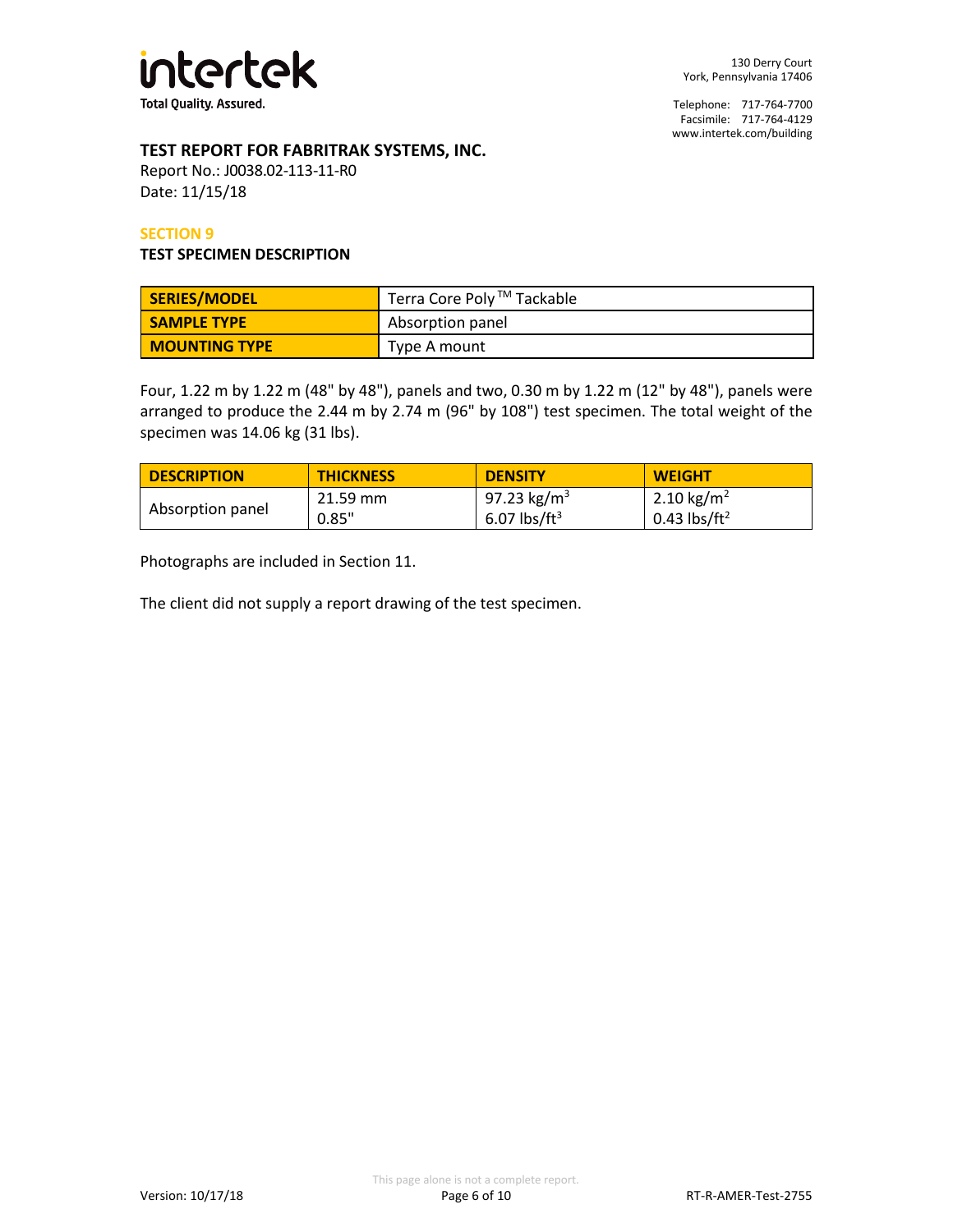

## **TEST REPORT FOR FABRITRAK SYSTEMS, INC.**

Report No.: J0038.02-113-11-R0 Date: 11/15/18

#### **SECTION 10**

**TEST RESULTS**

#### **J0038.01B DATA**

| <b>SPECIMEN AREA</b> 6.69 $m2$ |  |  |  |  |  |  |
|--------------------------------|--|--|--|--|--|--|
| <b>MOUNTING TYPE IA MOUNT</b>  |  |  |  |  |  |  |

|                | <b>EMPTY</b> | <b>FULL</b> |
|----------------|--------------|-------------|
| <b>TEMP °C</b> | 22.6         | 22.8        |
| <b>RH %</b>    | 51           | 53          |
| $B.P.$ (mb)    | 996          | 997         |

| <b>FREQ</b> |                   | <b>EMPTY ROOM UNCERTAINTY FULL ROOM</b> |                   | <b>UNCERTAINTY ABSORPTION</b> |                    | <b>RELATIVE</b>    |
|-------------|-------------------|-----------------------------------------|-------------------|-------------------------------|--------------------|--------------------|
|             | <b>ABSORPTION</b> |                                         | <b>ABSORPTION</b> |                               | <b>COEFFICIENT</b> | <b>UNCERTAINTY</b> |
| (Hz)        | (m <sup>2</sup> ) |                                         | (m <sup>2</sup> ) |                               |                    |                    |
| 80          | 5.77              | 0.519                                   | 5.94              | 0.493                         | 0.03               | 0.107              |
| 100         | 5.92              | 0.327                                   | 5.99              | 0.572                         | 0.01               | 0.099              |
| 125         | 6.29              | 0.205                                   | 6.52              | 0.262                         | 0.03               | 0.050              |
| 160         | 5.18              | 0.115                                   | 5.69              | 0.204                         | 0.08               | 0.035              |
| 200         | 4.68              | 0.168                                   | 5.48              | 0.096                         | 0.12               | 0.029              |
| 250         | 5.15              | 0.144                                   | 6.37              | 0.099                         | 0.18               | 0.026              |
| 315         | 5.26              | 0.085                                   | 7.13              | 0.076                         | 0.28               | 0.017              |
| 400         | 5.41              | 0.048                                   | 8.02              | 0.010                         | 0.39               | 0.007              |
| 500         | 5.53              | 0.028                                   | 8.89              | 0.264                         | 0.50               | 0.040              |
| 630         | 5.09              | 0.046                                   | 9.42              | 0.012                         | 0.65               | 0.007              |
| 800         | 5.14              | 0.009                                   | 9.96              | 0.029                         | 0.72               | 0.004              |
| 1000        | 5.18              | 0.036                                   | 10.45             | 0.019                         | 0.79               | 0.006              |
| 1250        | 5.44              | 0.014                                   | 11.01             | 0.013                         | 0.83               | 0.003              |
| 1600        | 5.50              | 0.016                                   | 11.28             | 0.005                         | 0.86               | 0.002              |
| 2000        | 5.43              | 0.020                                   | 11.27             | 0.058                         | 0.87               | 0.009              |
| 2500        | 5.75              | 0.015                                   | 12.14             | 0.110                         | 0.96               | 0.017              |
| 3150        | 6.13              | 0.011                                   | 12.32             | 0.006                         | 0.92               | 0.002              |
| 4000        | 6.69              | 0.008                                   | 12.89             | 0.005                         | 0.93               | 0.001              |
| 5000        | 7.32              | 0.008                                   | 13.50             | 0.006                         | 0.92               | 0.001              |

| <b>INRC RATING</b> | 0.60  | (Noise Reduction Coefficient) |
|--------------------|-------|-------------------------------|
| <b>ISAA RATING</b> | 10.60 | (Sound Absorption Average)    |

*Notes: 1) The NRC rating is the arithmetic average of the sound absorption coefficients at 250, 500, 1000, and 2000 hertz. The average is rounded to the nearest multiple of 0.05.*

*2) The SAA rating is the arithmetic average of the sound absorption coefficients at the frequencies ranging from 200 to 2500 hertz. The average is rounded to the nearest multiple of 0.01.*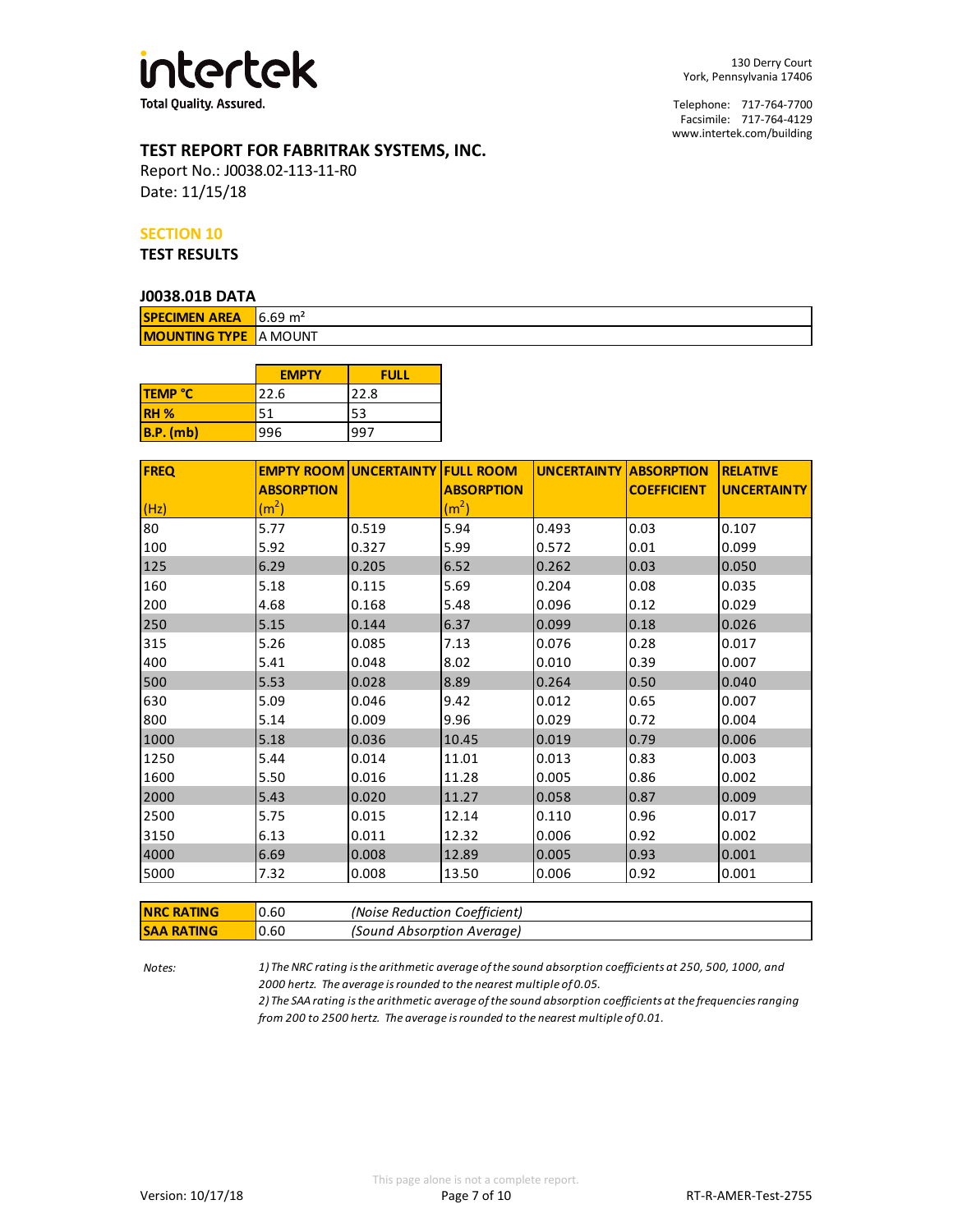

## **TEST REPORT FOR FABRITRAK SYSTEMS, INC.**

Report No.: J0038.02-113-11-R0 Date: 11/15/18

#### **J0038.01B GRAPH**

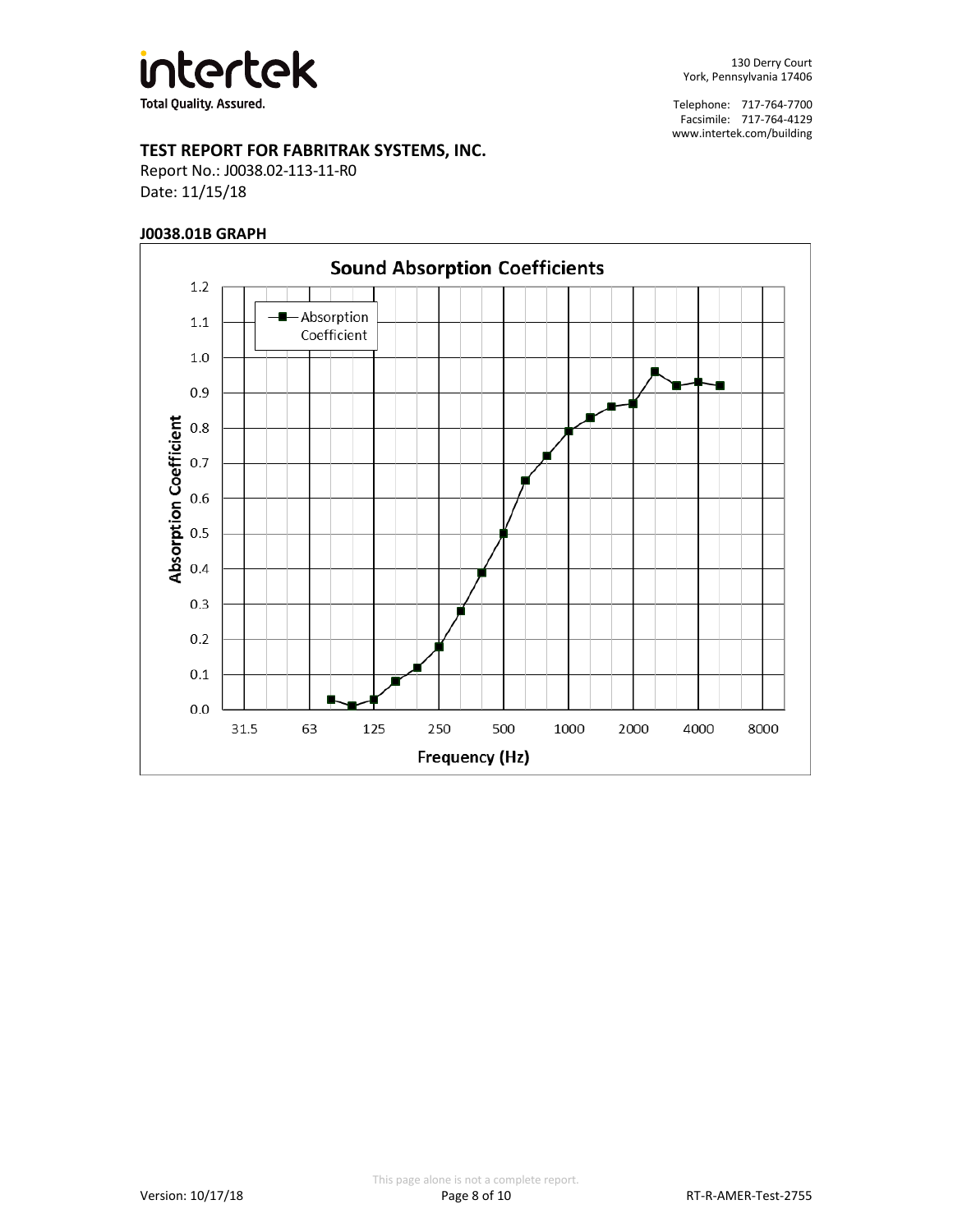

130 Derry Court York, Pennsylvania 17406

Telephone: 717-764-7700 Facsimile: 717-764-4129 [www.intertek.com/building](http://www.intertek.com/building)

# **TEST REPORT FOR FABRITRAK SYSTEMS, INC.**

Report No.: J0038.02-113-11-R0 Date: 11/15/18

## **SECTION 11**

**PHOTOGRAPHS**



**Photo No. 1 View of Installed Specimen**



**Photo No. 2 Cross Section View of Specimen**